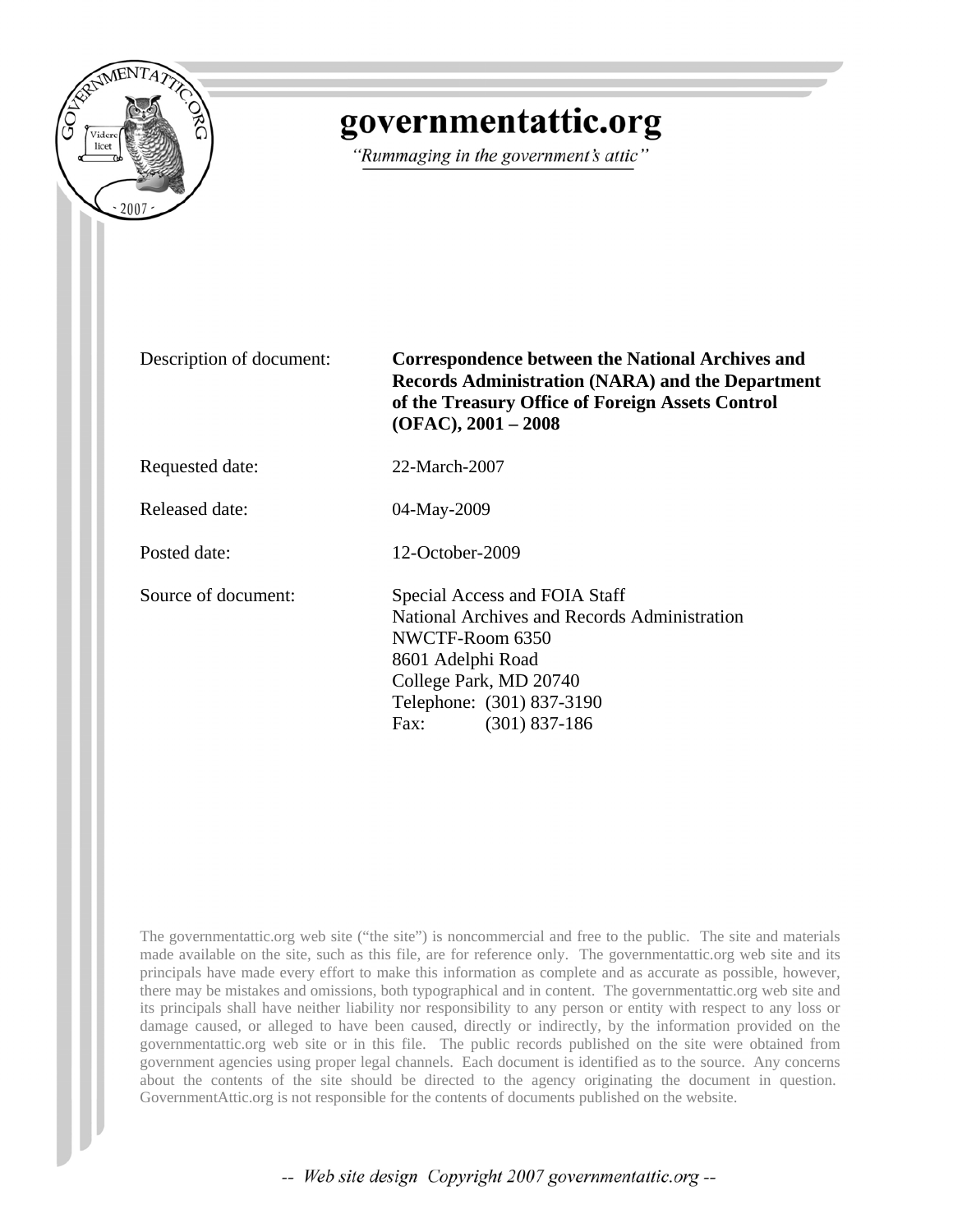*National Archives and Records Administration* 



*8601 Adelphi Road College Park, Maryland 20740-6001* 

May 4, 2009

# Re: Freedom of Information Act Request NGC07 -104

This is in response to your Freedom of Information Act (FOIA) request of March 22, 2007, for correspondence between the Office of Foreign Assets Control (OFAC) and the National Archives and Records Administration (NARA) from January 1,2001 to the present. Your request was received in this office on April 9, 2007, and assigned tracking number NGC07-104. On April 6, 2007, you narrowed your request to include only records from the Office of Record Services. I apologize for the delay in our response.

We located a total of 14 pages responsive to your request. Twelve pages are being released in part and being withheld in part, pursuant to 5 U.S.c. 552(b)(6), the personal privacy privilege and are enclosed with redactions. The remaining two pages are being released in full and are enclosed.

If you are not satisfied with our action on this request, you have the right to file an administrative appeaL Address your appeal to the Deputy Archivist (ND), National Archives and Records Administration, College Park, Maryland 20740. Your appeal should be received within 35 calendar days of the date of this letter and it should explain why you think this response does not meet the requirements of the FOIA. Both the letter and the envelope should be clearly marked "Freedom of Information Act Appeal." All correspondence should reference the tracking number NGC07 -104.

Please let us know if we may be of further assistance.

Sincerely,

JAY OLIN<br>Deputy FOIA Officer Office of General Counsel

Enclosures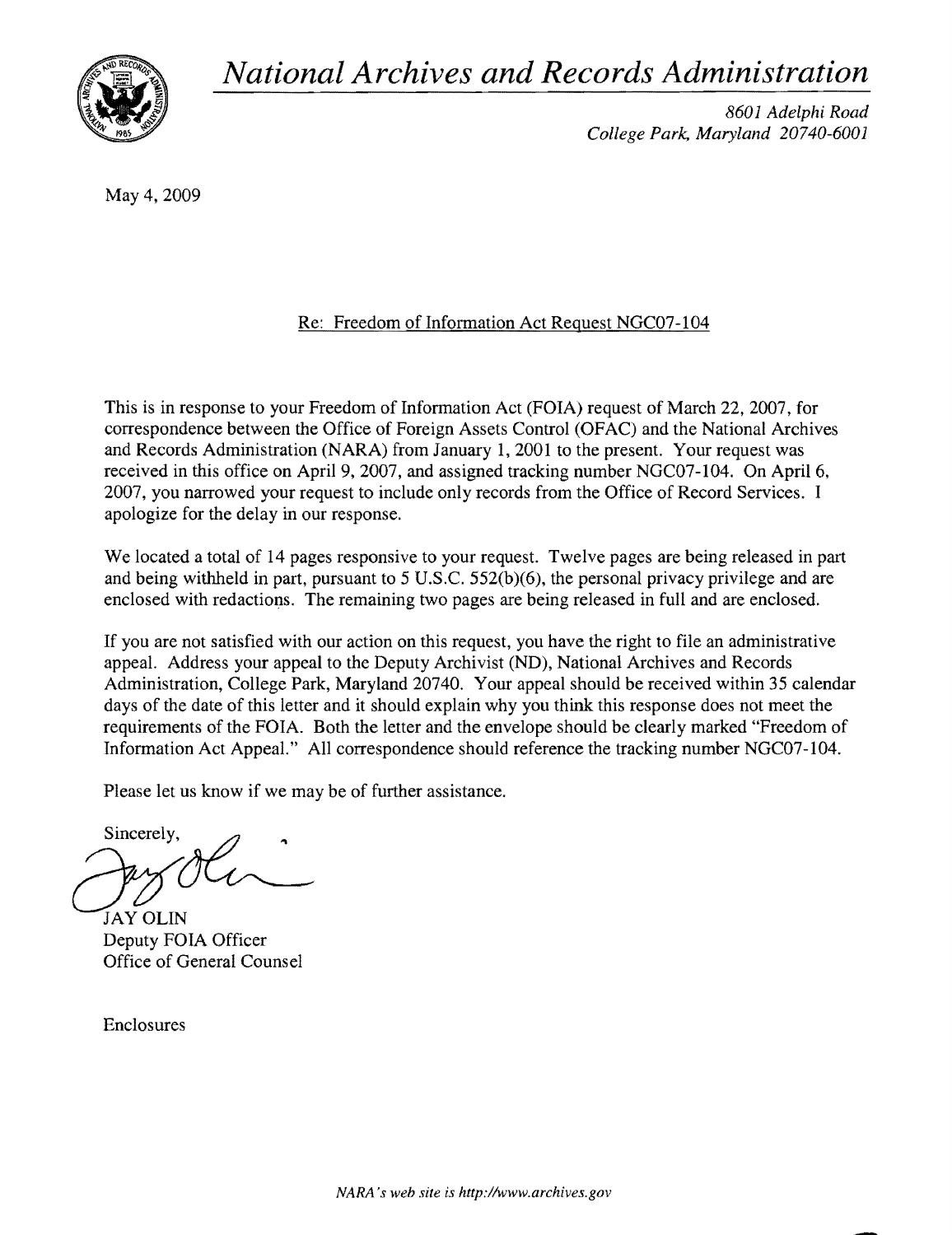# **Sharmila Bhatia - RE: NN3-265-05-001**

**From:** 

 $(b)$   $(a)$ 

**To: Date: Subject:**  <Sharmila. Bhatia@nara.gov> 1/17/2006 11:07 AM RE: NN3-265-05-001

Good Morning, Sharmila

I hope this info will help and close this case. This information was directed to me by our FOIA Officer. The site you may use is: 31 USC 5319; "Availability of Reports" -- Bank Secrecy Act.

If you need additional information, please let me know.

Wanda

-----Original Message-----

From: Sharmila Bhatia [mailto:Sharmila.Bhatia@nara.gov] Sent: Tuesday, January 10, 2006 11:06 AM

To:  $(b)(e)$  $Cct$ Subject: NN3-265-05-001

Wanda,

I last em ailed you on November 7, 2005 concerning the Exemption 3 for the field ACCOUNT \_NUM within the Blocked Assets Tables and as of yet to receive a response. Exemption 3 allows the withholding of information prohibited from disclosure by another statute. Therefore, I need the specific statute that OFAC is using to restrict this particular field. Note, that 5 USC 552(b)(3) is not a valid citiation.

This is the only item I need to close this accession. As I mentioned earlier, NARA will restrict (b)(2) data for 30 years as requested by OFAC.

Thank you for your assistance,

Sharmila Bhatia Archives Specialist National Archives & Records Administration NWME Room 5320 8601 Adephi Road College Park, MD 20740

Telephone: (301) 837-1519 FAX: (301) 837-3681 E-mail: sharmila.bhatia@nara.gov

 $\lambda$ 

Office of Taylor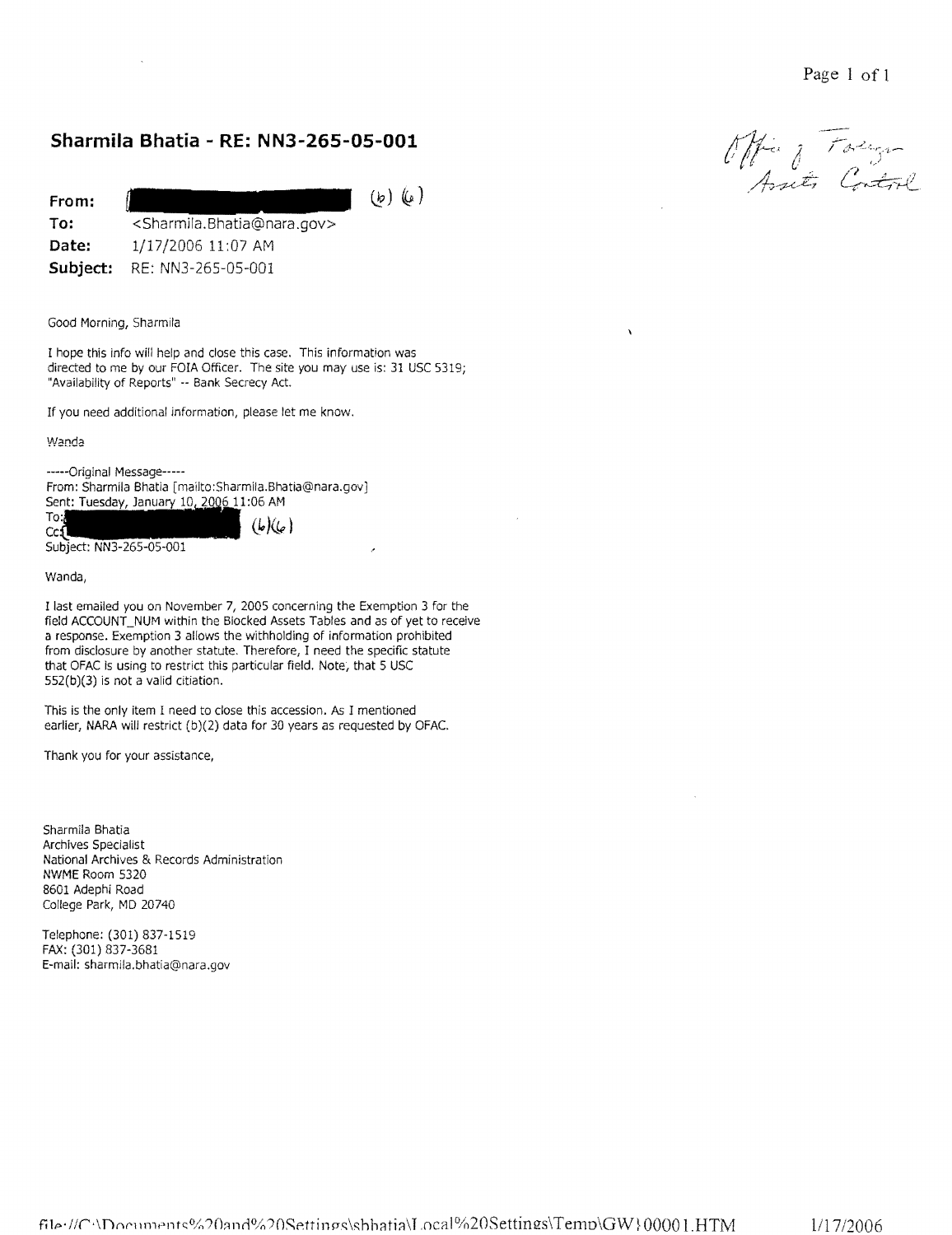### AGREEMENT TO TRANSFER RECORDS TO THE NATIONAL ARCHIVES OF THE UNITED STATES



#### TERMS OF AGREEMENT

The records described below and on the attached \_\_\_\_ pages are deposited in the National Archives of the United States in accordance with 44 U.S.C. 2107. The transferring agency certifies that any restrictions on the use of these records are in conformance with the requirements of 5 U.S.C. 552.

..

In accordance wilh 44 U.S.c. 2108, custody of these records becomes the responsibility of the Archivist of the United States al the time of transfer of the records. 11 is agreed thai these records will be administered in accordance with the provisions of 44 U,S,C. Chapter 21, 36 CFR XII, 36 CFR Part 1256, and such other rules and regulations as may be prescribed by the Archivist of the United States (The Archivist), Unless specified and justified below, no restrictions of the use of these records will be imposed other than the general and specific

restrictions on the use of these records will be imposed other than the general and specific restrictions on the use of records in the National Archives of the United States that have been published in 36 CFR Part 1256 or in the Guide to the National Archives of the United States. The Archivist may destroy, donate, or otherwise dispose of any containers, duplicate copies, unused<br>forms, blank stationery, nonarchival printed or processed material, or other non-record material in any manner authorized by law or regulation, Without further consent, the Archivist may destroy deteriorating or damaged documents after they have copied in a form that retains all of the information in the original document. The Archivist will use the General Records Schedule and any applicable records disposition schedule (SF 115) of the transferring agency to dispose of nonarchival materials contained in this deposit 1

2A. AGENCY APPROVAL 3A. NARA APPROVAL $\mathcal{L}_U$   $\gamma$   $\eta$ C *MUME* Signature  $\iota'_{\ell} \psi_{\ell}^{\prime} \epsilon_{\ell'}$   $\iota'_{\ell'} \iota_{\ell'} \iota_{\ell'} \in \mathcal{L}$  Date  $6/66$ Signature 3B. NAME, TITLE, MAILING ADDRESS 28, NAME, TITLE, MAILING ADDRESS Department of the Treasury National Archives and Records Administration (NW) Records Management Branch B601 Adelphi Road, Room 3400 1500 Pennsylvania Ave., NW Annex - 6<sup>th</sup> floor College Park, MD 2Q740-6001 Washington, DC 20220

#### RECORDS INFORMATION

| 4A. RECORDS SERIES TITLE - Blocked Assets Tables and Blocked Assets Archives Tables                                                                                                                                                                                  |                                                                                                                                                                                                                                                                                |  |  |
|----------------------------------------------------------------------------------------------------------------------------------------------------------------------------------------------------------------------------------------------------------------------|--------------------------------------------------------------------------------------------------------------------------------------------------------------------------------------------------------------------------------------------------------------------------------|--|--|
| 4B. DATE SPAN OF SERIES 1983-1994<br>(Attach any additional description) (Attachment includes 4 pages)                                                                                                                                                               |                                                                                                                                                                                                                                                                                |  |  |
| 5A. AGENCY OR ESTABLISHMENT<br>Department of the Treasury<br><b>5B. AGENCY MAJOR SUBDIVISION</b>                                                                                                                                                                     | 9. PHYSICAL FORMS<br>Paper Documents<br>Posters<br><b>Paper Publications</b><br><b>Maps and Charts</b><br>Microfilm/Microfiche<br>Arch/Eng Drawings                                                                                                                            |  |  |
| Office of Terrorism and Financial Intelligence<br>5C. AGENCY MINOR SUBDIVISION<br>Office of Foreign Assets Control                                                                                                                                                   | <b>Electronic Records</b><br>Motion/Sound/Video<br>Photographs<br>$x$ Other (specify): floppy disks                                                                                                                                                                            |  |  |
| 5D. UNIT THAT CREATED RECORDS<br><b>Blocked Assets Division</b>                                                                                                                                                                                                      | 10. VOLUME:<br><b>CONTAINERS:</b><br>Cu. Mtr.: Cu.Ft.:<br>Number:<br>Type:                                                                                                                                                                                                     |  |  |
| 5E. AGENCY PERSON WITH WHOM TO CONFER ABOUT THE RECORDS<br>Name: Veronica Marco                                                                                                                                                                                      | 11. DATE RECORDS ELIGIBLE FOR TRANSFER TO THE ARCHIVES                                                                                                                                                                                                                         |  |  |
| (b)(e)<br>Telephone Number:                                                                                                                                                                                                                                          | 12. ARE RECORDS FULLY AVAILABLE FOR PUBLIC USE?                                                                                                                                                                                                                                |  |  |
| 6. DISPOSITION AUTHORITY: N1-056-02-4, Item 18 (b)(1)                                                                                                                                                                                                                | $X$ NO Exemption (b)(2)(3) (4)<br>YES<br>(If no, attach limits on use and justification)                                                                                                                                                                                       |  |  |
| 7. IS SECURITY CLASSIFIED INFORMATION PRESENT?<br>NO.<br><b>YES</b><br>Secret<br><b>Top Secret</b><br>LEVEL:<br>Confidential<br><b>SPECIAL MARKINGS:</b><br>RD/FRD<br><b>SCI</b><br><b>NATO</b><br>Other<br><b>INFORMATION STATUS:</b><br>Segregated<br>Declassified | 13. ARE RECORDS SUBJECT TO THE PRIVACY ACT?<br>(If yes, cite Agency System Number and Federal<br>$x$ YES<br><b>NO</b><br>Register volume and page number of most recent<br>notice and attach a copy of this notice.)<br>DO 111-Office of Foreign Assets Control Census Records |  |  |
| <b>8. CURRENT LOCATION OF RECORDS</b><br>__x__ Agency (Complete 8A only)                                                                                                                                                                                             | February 19, 2002, 67 FR 7483 and amended on October 4, 2002, 67 FR 62290<br>14. ATTACHMENTS                                                                                                                                                                                   |  |  |
| Federal Records Center (Complete 8B only)<br>8A. ADDRESS:<br>Department of the Treasury<br>Records Management Services Branch<br>1500 Pennsylvania Avenue, NW-Annex Room 6904<br>Washington, DC 20220                                                                | Agency Manual Except<br>_x_ Listing of Records Transferred<br><b>Additional Description</b><br>$x$ NA Form 14097 or Equivalent<br>Privacy Act Notice<br>Microform Inspection Report<br>x Other (specify):<br>$\frac{S}{135}$<br>Description of database information            |  |  |
| <b>CONTAINER NUMBERS</b><br><b>8B. FRC ACCESSION NUMBER</b>                                                                                                                                                                                                          | <b>FRC LOCATION</b>                                                                                                                                                                                                                                                            |  |  |
| <b>NARA PROVIDES</b>                                                                                                                                                                                                                                                 |                                                                                                                                                                                                                                                                                |  |  |
| 15. SHIPPING INSTRUCTIONS TO AGENCIES/REMARKS REGARDING DISPOSITION                                                                                                                                                                                                  | 256                                                                                                                                                                                                                                                                            |  |  |

16. RECORDS ACCEPTED INTO THE NATIONAL ARCHIVES OF THE UNITED STATES

Date  $\sim$  the many 200

17. NATIONAL ARCHIVES ACCESSION NO

4TIONAL ARCHIVES AND RECORDS ADMINISTRATION **No. 2008** SF 258 (9/95)

Signature Nawie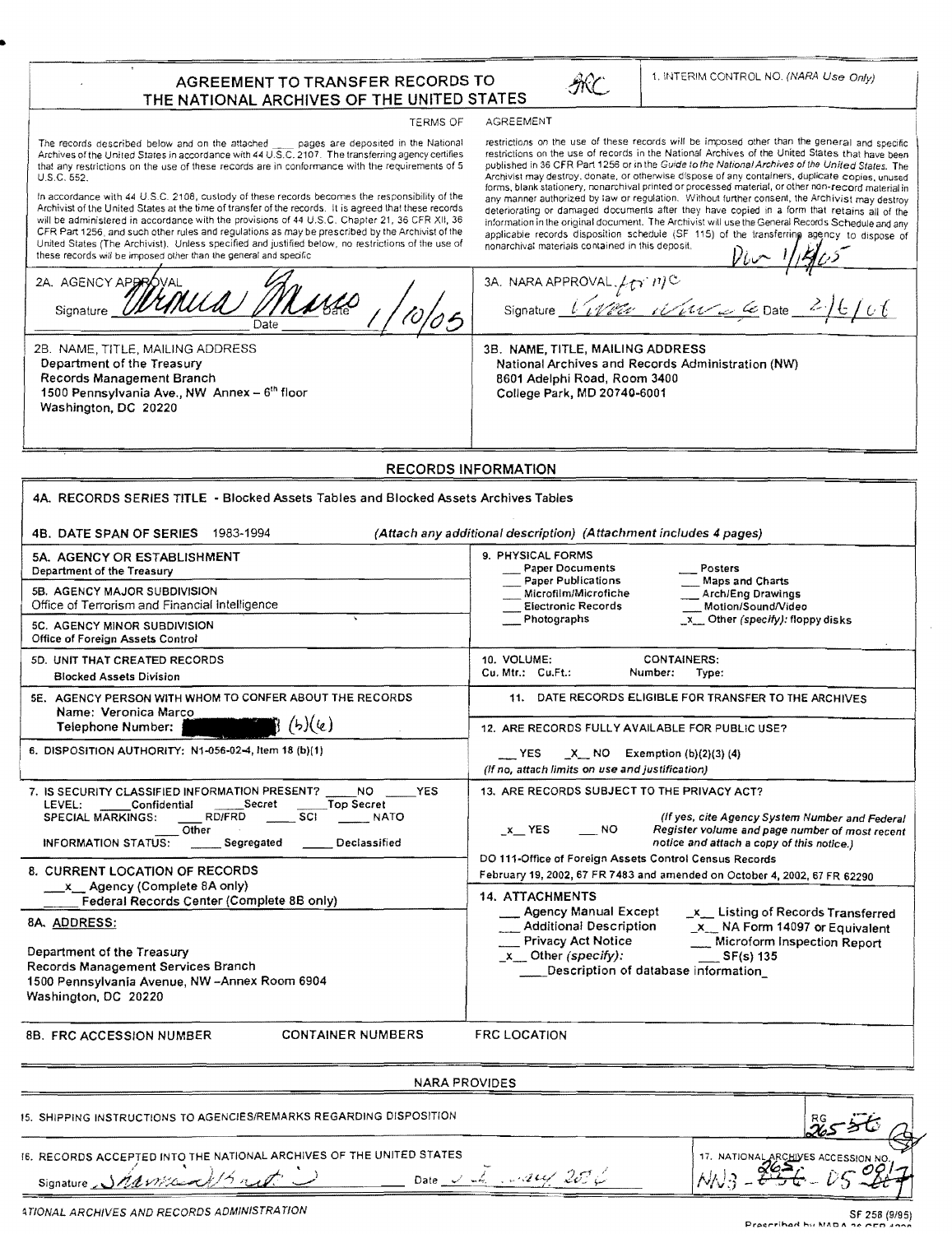## **Sharmila Bhatia - RE: Blocked Assets N N3-056-05-007**

| From:    | $(b)$ $(a)$                                           |
|----------|-------------------------------------------------------|
| To:      | <sharmila.bhatia@nara.gov></sharmila.bhatia@nara.gov> |
| Date:    | 9/19/2005 1:33 PM                                     |
| Subject: | RE: Blocked Assets NN3-056-05-007                     |

### Good afternoon Sharmila,

r apologize for the late reply. Your e-mail got lost in the shuffle, including the fact that I was out of the office for a week this month. am forwarding your e-mail directly to the responsible office for an answer to your question and will get back with you shortly.

Very Respectfully,

Veronica T. Marco Department of the Treasury Director, Information Services Division Phone:  $(b)(a)$ Fax:

-----Original Message----- From: Sharmila Bhatia [mailto:Sharmila.Bhatia@nara.gov] Sent: Friday, September 02, 2005 2:50 PM  $(b)(b)$ Subject: Blocked Assets NN3-056-05-007

Hi Veronica,

I'm in the process of closing the accession of the Blocked Assets Tables and Blocked Assets Archives Tables transferred to NARA in January.

We've noticed that the previous accession was listed under RG 265 and have since determined that the assignment of RG 56 was incorrect. Many years ago the Office of Blocked Assets Division was given its own record group, separate from the rest of Treasury.

More importantly, my supervisor has raised questions about the restrictions. The SF258 lists Exemptions b(2), b(3), and b(4). We normally restrict b(4) for 10 years, and b(3) for 30 years. Is this acceptable to the agency? The previous accession, NN3-265-98-001, lists b(6). Should this current accession be restricted under b(6) as well? Any documentation you have on the restrictions will be helpful.

Thank you for your assistance,

Sharmila Bhatia Archives Specialist National Archives & Records Administration NWME Room 5320 8601 Adephi Road College Park, MD 20740

Telephone: (301) 837-1519 FAX: (301) 837-3681 E-mail: sharmila.bhatia@nara.gov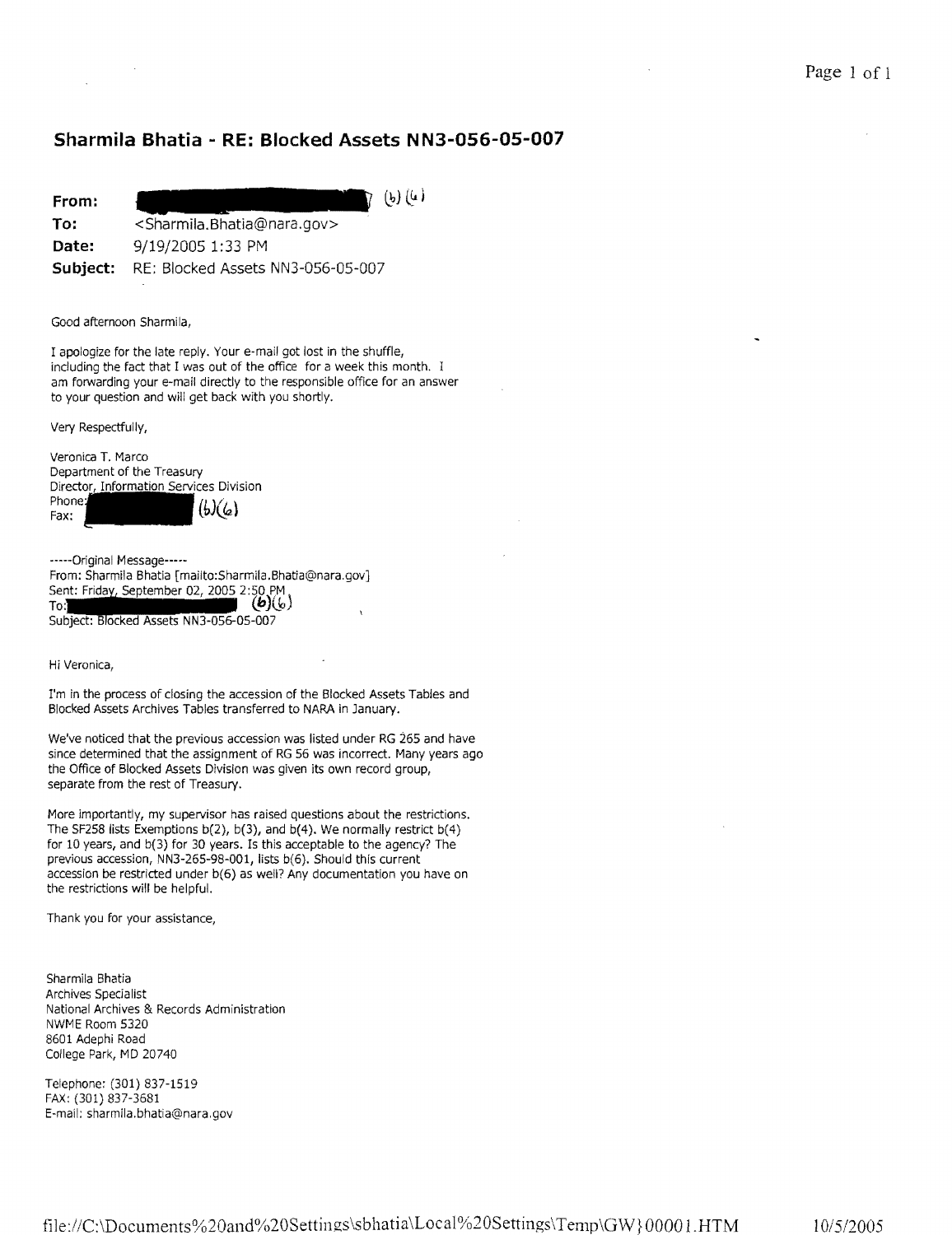

*National Archives* **&** *Records Administration* 

 $\bar{z}$ 

# **lacsifnile**

**TRANSMITTAL** 

| to:   | Wanda Davis                               |
|-------|-------------------------------------------|
|       | fax #: $\int_{a}^{b} (b)(a)$              |
| re:   | Blocked Assets Accession NN3-265-098-001  |
| date: | - 10/06/2005                              |
|       | pages: [4 Pages (including cover sheet)]. |

Attached is the SF 258 for the earlier accession. Note that the restrictions are not specified. There are some other inaccuracies on this form such as indicating that the records are security classified. My predecessor may have clarified this information; however, I have no record as such.

From the desk of...

Sharmila Bhatia Archives Specialist NWME 8601 Adelphi Road College Park, MD 20740 Telephone: 301·837-1519 Fax: 301-837-3681 Email: sharmila,bhatia@nara,gov

*Natiollal Archives and Records Administration*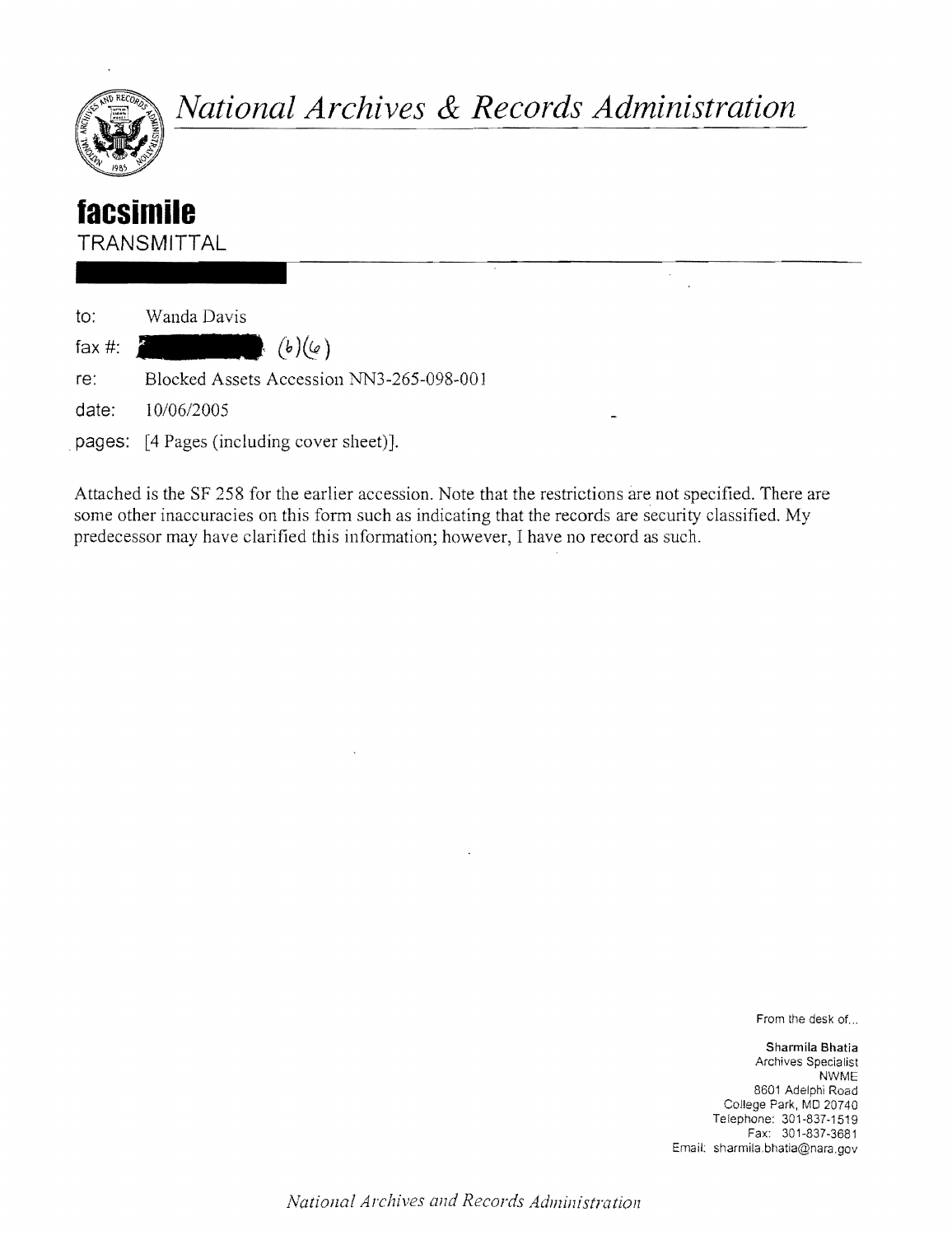**Sharmila Bhatia - RE: Blocked Assets Tables**  Chamber Report

| From:         | (b)(b)                                                |
|---------------|-------------------------------------------------------|
| To:           | <sharmila.bhatia@nara.gov></sharmila.bhatia@nara.gov> |
| Date:         | 2/22/2005 2:27 PM                                     |
| Subject:      | RE: Blocked Assets Tables                             |
| CC:<br>$\sim$ | (a)<br>ما)                                            |

Good afternoon Sharmila,

I hope this helps, I apologize for any confusion. The sanitized files and unsanitized files should be associated as follows:

BLOCKED\_ASSETS\_ARCH.xls (unsanitized) BLOCKED\_ASSETS\_ARCHIVE11.xls (sanitized)

And

BLOCKED\_ASSETS\_DATA2.xls (unsanitized) BLOCKED\_ASSETS\_11.xls (sanitized)

Very Respectfully,

Veronica T. Marco Department of the Treasury Director, Information Services Division Phone: **lbJ <ia-)**  Fax:

-----Original Message----- From: Sharmila Bhatia [mailto:Sharmila.Bhatia@nara.gov] Sent: Tuesday, February 22, 2005 10:55 AM Subject: RE: Blocked Assets Tables (b)(a)

Veronica,

Thanks so much for the description. I now have another question.

I've received 5 files on 4 diskettes although the NA 14097 indicates 1 file on 3 media units. One file, BLOCKED\_ASSETS\_COLUMNS.xls is a documentation file and we will not preservation copy it.

The data files are: BLOCKED\_ASSETS\_ARCHIVE11.xls (sanitized) BLOCKED\_ASSETS\_DATA2.xls (unsanitized) BLOCKED\_A5SET5\_ARCH.xls (unsanitized) BLOCKED\_AS5ETS\_11.xls (sanitized)

Which files go with which? For instance, is BLOCKED\_ASSETS\_ARCHIVEll the sanitized version of BLOCKED\_ASSETS\_DATA2.xls?

Th iks again,

Sh. nila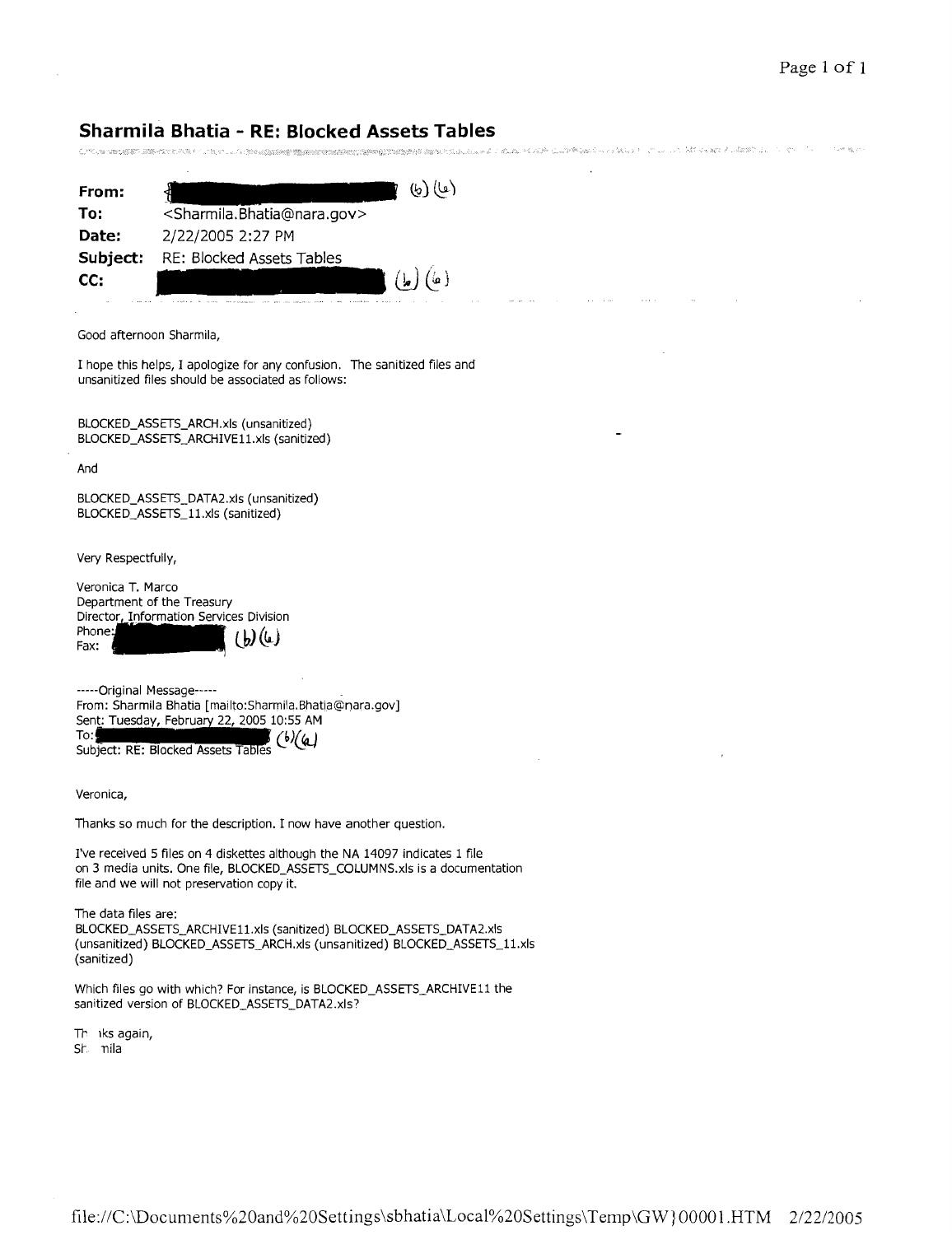*National Archives and Records Adlninistration* 



*8601 Adelphi Road College Park, Maryland 20740-6001* 

February 22,2005

Ms. Veronica Marco Department of the Treasury Record Management Branch 1500 Pennsylvania Ave., NW Annex  $-6^{th}$  Floor Washington, DC 20220

Dear Ms. Marco:

The Electronic and Special Media Records Services (NWME) of the National Archives has received Blocked Assets Tables and Blocked Assets Archives Tables, 1983-1994 for the Department of Treasury, consisting of the SF 258, Agreement to Transfer Records to the National Archives of the United States, signed by the Department of Treasury; 4 diskettes and related documentation. We have assigned accession number NN3-056-05-007 to this transfer.

Before we sign the SF 258 and return a copy to you, we must complete processing the file, which includes validating the records and documentation and completing preservation work. If these procedures identify problems with the tapes or the documentation for this accession, we will contact you for assistance in resolving the difficulties.

I have been assigned responsibility for processing the file. Please contact me at 301-837-1519 or at my email address Sharmila.Bhatia@nara.gov if you have any questions about the accession.

Sincerely,

Sharmila Rhatia

.>

Sharmila Bhatia Archives Specialist Electronic and Special Media Records Servies (NWME)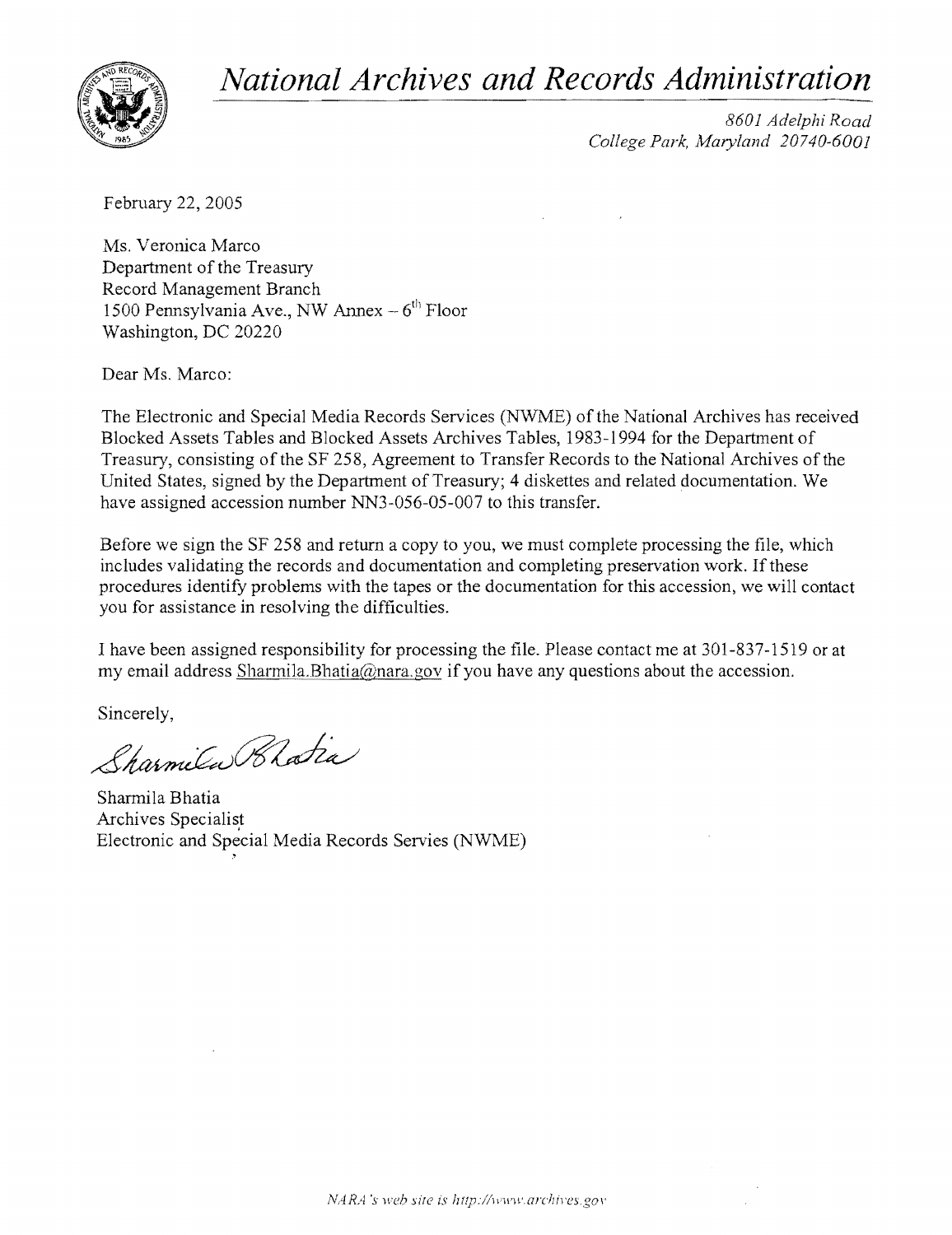William Fischer from:  $(b)$  (c) 10: ŗ. ~ate: *8/5/04* 11 :28AM Subject: Re: Transfer of Blocked Assets Information - Update

Thanks for the update.

Bill

WILLIAM P. FISCHER Archives Specialist I\WME, Rm. 5320 National Archives and Records Administration 8501 Adelphi Road College Park, MD 20740-6001 william.fischer@nara.gov (301) 837-1907 (telephone) (301) 837-3681 (fax)<br>>>> **{II +**<br>Mr Fischer  $(\omega)$ 

08/03/04 02:42PM >>>

Mr. Fischer,

I wanted to let you know that OFAC is preparing the data for transfer; however, we will not be able to send the information until several outstanding Freedom of Information Act Requests have been processed. When these FOIAs have been completed, I will notify you of when the data will be transfered.

Rosalye Settles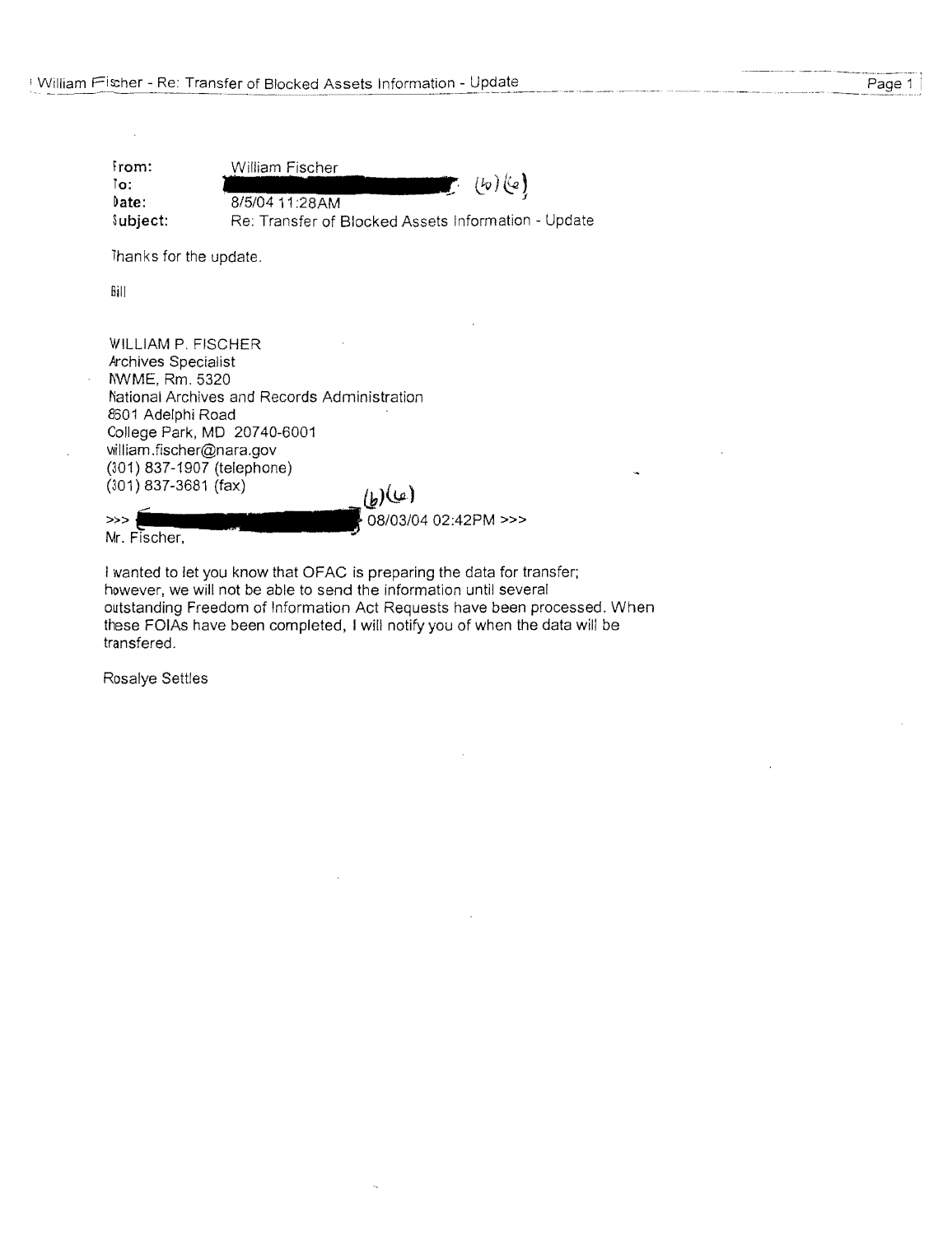| From:    | William Fischer        |            |
|----------|------------------------|------------|
| Tο.      |                        | $\phi$ (6) |
| Date:    | 6/17/04 2:16PM         |            |
| Subject: | Re: FW: Blocked Assets |            |

Dear Ms, Settles:

RE: N1-56-02-4, Item 18b1

If was very nice talking with you this afternoon on the telephone. As we discussed, I am sending you four documents that should provide you some guidance on how to transfer electronic records into the National Archives. As the documents spell out, there are four basic components to a transfer. They are: 1) data; 2) technical documentation; 3) SF 258; and 4) NA 14097.

INe can begin working out the details after you have reviewed the attached documents. I look forward to working with you on this transfer.

Sincerely, Bill Fischer

VVlLLIAM P. FISCHER Archives Specialist NWME, Rm. 5320 National Archives and Records Administration 8601 Adelphi Road College Park, MD 20740-6001 william.fischer@nara.gov (301) 837-1907 (telephone) (301) 837-3681 (fax)  $(b)(a)$ 

6/04 02:47PM >>>

Good Afternoon, Mr. Fischer,

The Office of Foreign Assets Control(OFAC),which is part of the Department of the Treasury, is scheduled to transfer data to NARA under it's schedule, N1-56-02-4, item 18b1. Can you please advise me about the procedures to follow to send this information to NARA? This is the first time data is being transferred and we are familiar with procedures.

If you would like to reach me by telephone, I may be contacted on

**(4J{1.a)** 

Thank you

∮ <<<

Rosalye Settles OFAC Records Management Officer

-----Original Message-----From: Tracee Taylor [mailto:Tracee.Taylor@nara.gov] Sent: Wednesday, June 16, 2004 11:15 AM  $To:$  $(6\chi_{a})$ Subject: Blocked Assets

Good Morning. Rosatye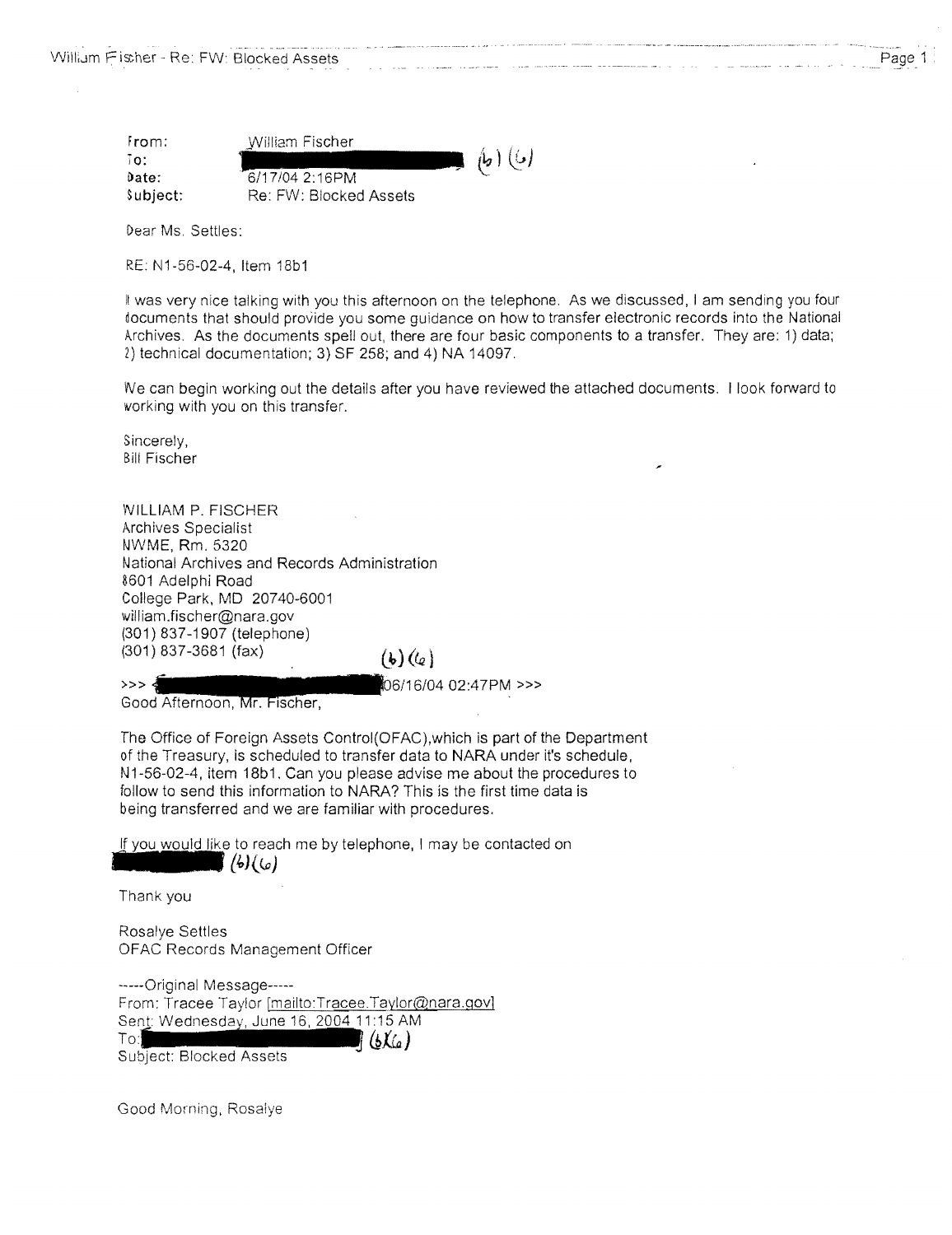Got a note from our electronic records unit (NWME) inquiring about the transfer of electronic blocked asset data as scheduled in N1-56-02-4, Item 18b1. The office is making a concerted effort to fill-in the gaps of iecords that should be coming to them and would like to make progress on his series of records. This item supercedes NC1-265-80-1, Item 5b2 and to !he best of my knowledge there has never been any such records transferred !o NARA.

IVhat would it take on your end to get this moving? Something for me to do? Should I put you in touch with the NARAlNWME point person?

Please advise as to how you would like to proceed.

Thanks Much. Tracee

**cc;** Taylor. Tracee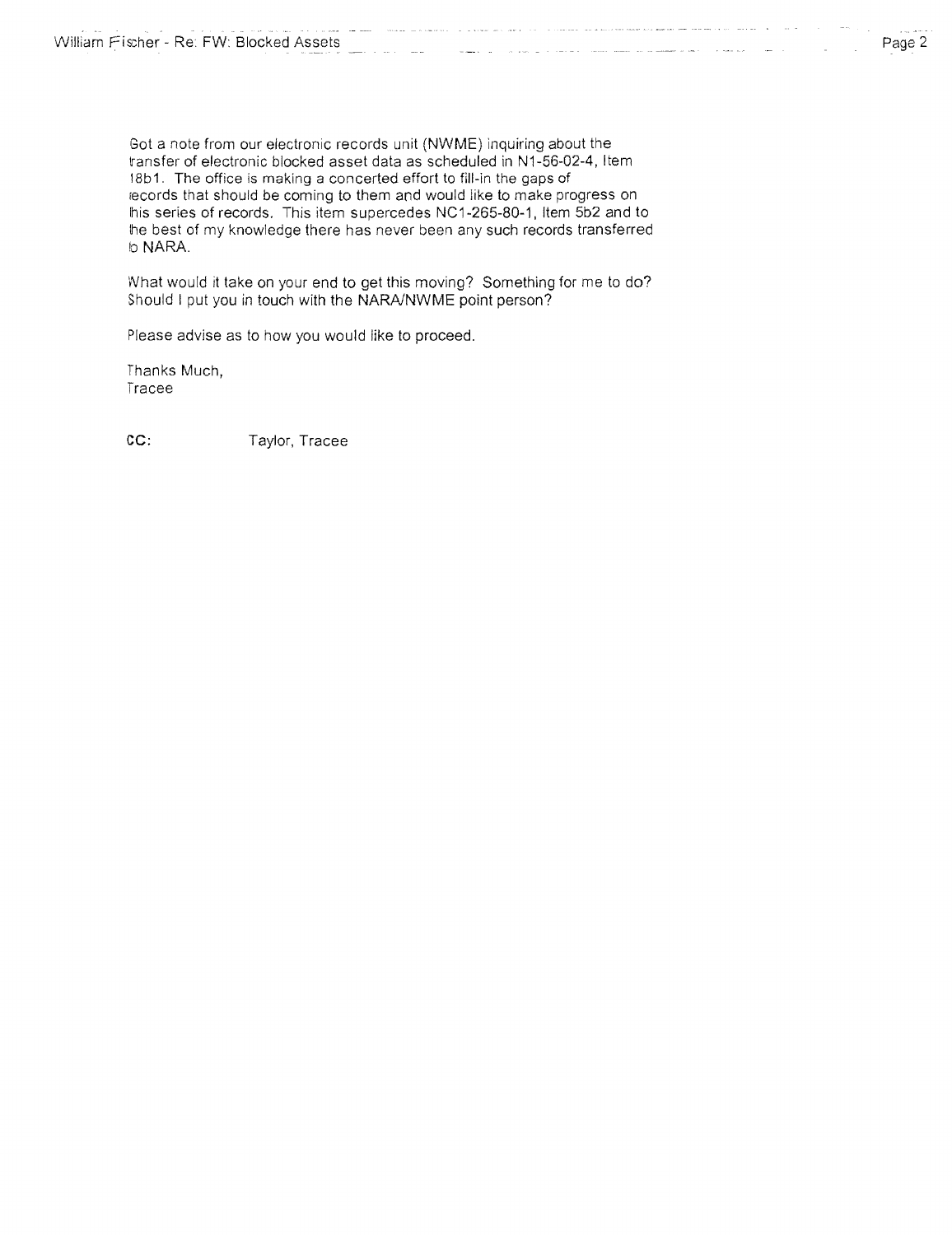## **William Fischer - FW: Blocked Assets**

| Service Mill<br>また こうきっとう しょしょう Distarty とのほう Castic site as Resident (Take Citize Biography)を稼ぐ Advertisements from Disk North Citize について しゃっぱしん |                                                       |  |
|----------------------------------------------------------------------------------------------------------------------------------------------------|-------------------------------------------------------|--|
| From:                                                                                                                                              | (ما) (ما)                                             |  |
| TO:                                                                                                                                                | <william.fischer@nara.gov></william.fischer@nara.gov> |  |
| Date:                                                                                                                                              | 6/16/2004 2:45 PM                                     |  |
| Subject:                                                                                                                                           | <b>FW: Blocked Assets</b>                             |  |
| CC:                                                                                                                                                | <taylor@nara.gov></taylor@nara.gov>                   |  |
|                                                                                                                                                    |                                                       |  |

Good Afternoon, Mr. Fischer,

Th e Ofice of Foreign Assets Control(OFAC),which is part of the Department of theTreasury, is scheduled to transfer data to NARA under it's schedule, N 1-5&02-4, item 18bl. Can you please advise me about the procedures to followto send this information to NARA? This is the first time data is being transferred and we are familiar with procedures.

If youwould like to reach me by telephone, I may be contacted on<br> **Thankyou**<br> **Thankyou** 

Rosalye Settles OFAC Records Management Officer

-----Onginal Message----- From: Tracee Taylor [mailto:Tracee.Taylor@nara.gov] Sent: Wednesday, June 16, 2004 11:15 AM To: *Q-J(iLJ* 

Subject: Blocked Assets

Good Morning, Rosalye

Got a note from our electronic records unit (NWME) inquiring about the transfer of electronic blocked asset data as scheduled in Nl-56-02-4, Item 18bl. The office is making a concerted effort to fill-in the gaps of records that should be coming to them and would like to make progress on this series of records. This item supercedes NC1-265-80-1, Item 5b2 and to the best of my knowledge there has never been any such records transferred to NARA.

What would it take on your end to get this moving? Something for me to do? Should I put you in touch with the NARA/NWME point person?

Please advise as to how you would like to proceed.

Thanks Much, Tracee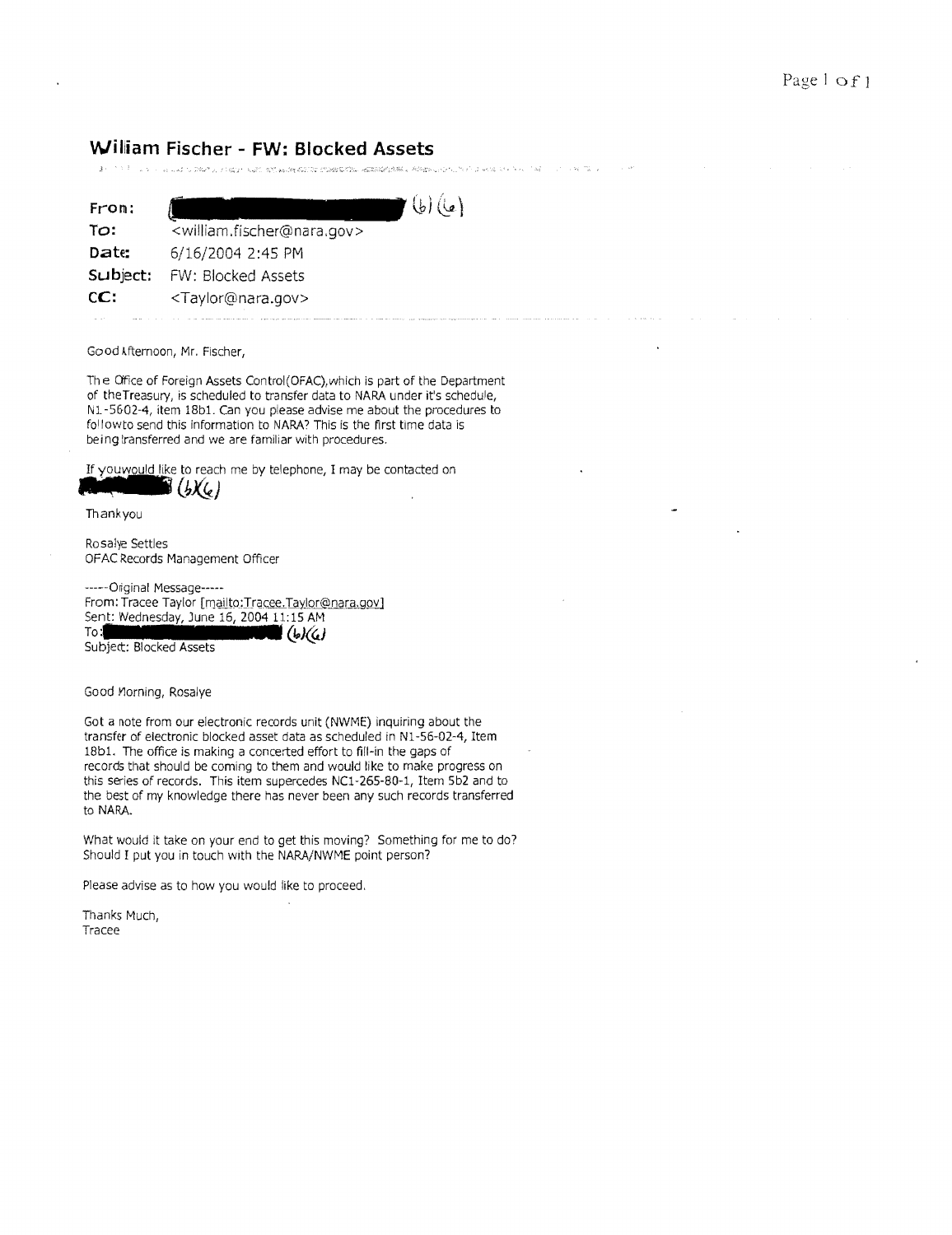**From: Thomas Southerly**  $(\iota_{\theta})(\iota_{\theta})$ **To: Date:**  Tue, Apr 3, 2001 9:03 AM **Subject:**  Questions on Data Base

Dan,

Sorry to bother you with more questions, but I need to explain some of the fields in the data base and I have a question concerning the restircted version.

Could you let me know what the following data elements mean or what values can be expected for them in the data base:

1. 'program'

2. 'monitoring'

3. 'value date'

Thank you in advance for your help. Tom

Can you tell me what has been omitted from the sanitized version of the data base?<br>
Thank you in advance for your help.<br>
Tom<br>  $(4, 3.29 -$  Complete Version<br>  $24^7$ <br>  $24^8$ <br>  $24^8$ <br>  $24^8$ <br>  $24^8$ 

1-01<br>Called and left werening for Dan-<br>What is plater of threspeof additional  $5 - 3/-0/$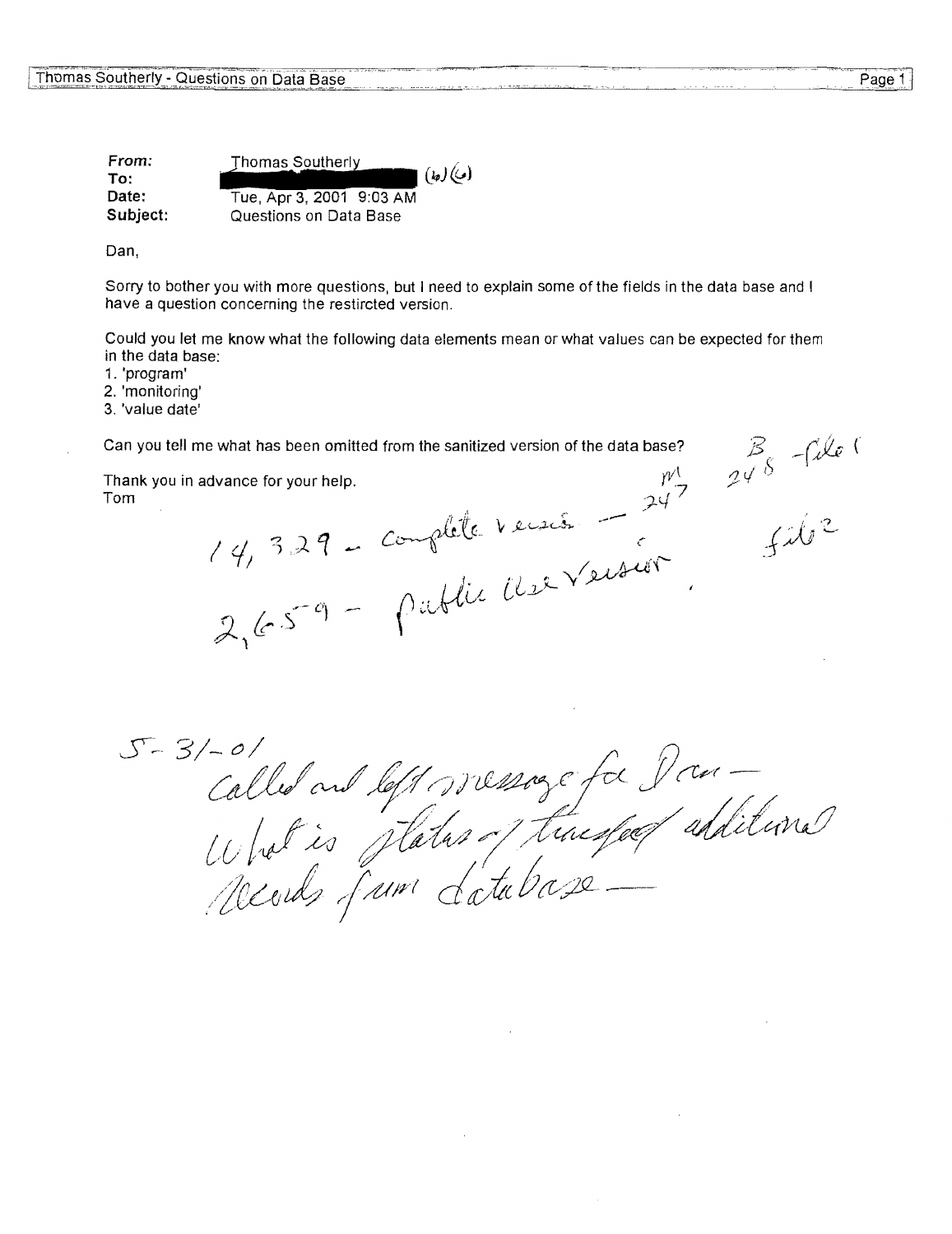From: To: Date: Subject:

 $(\frac{1}{6})$ <thomas.southerly@nara.gov> Wed, Mar 14,2001 4:31 PM RE: new email address

Tom,

I'm afraid I can't find your phone number, so please excuse the e-mail.

This is in regard to your phone call the other day concerning the release of information after 10 years. In looking at what we provided to you in 1997, Loren Dohm and I recall that we agreed to provide two sets of data, one "sanitized" and one "complete". The "sanitized" data would be available for release after 10 years, but the "complete" data would continue to be withheld. Are we correct in our recollection? If so, do you still need additional language for withholding the data? Please give me a call at your earliest convenience.

Thanks, Dan

-----Original Message----- From: Thomas Southerly [mailto:thomas.southerly@nara.gov] Sent: Monday, February 12, 2001 1:01 PM To:  $\left\{ \left( \mathbf{b} \right) \right\}$  ( $\mathbf{b} \right)$  ( $\mathbf{b}$ )( $\mathbf{c}$ )<br>Subject: new email address

FYI

They changed our email location, they took the "arch2" out of our address.

New email address:

thomas.southerly@nara.gov

FOIA<br>by<br>habitaries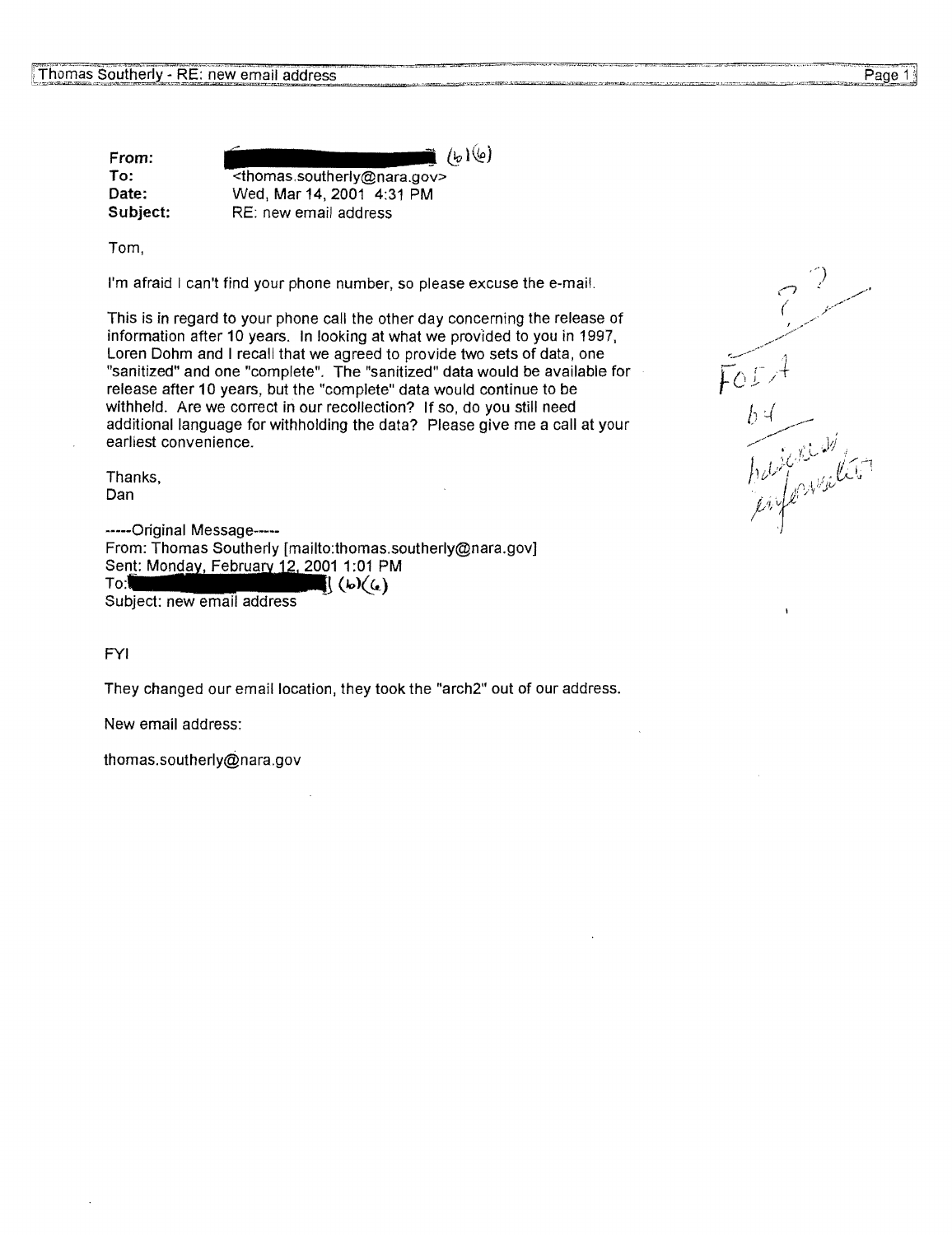FOREIGN ASSETS

# Department of the Treasury Office of Foreign Assets Control

# FACSIMILE TRANSMITTAL COVER SHEET

NUMBER OF PAGES INCLUDING COVER SHEET: 3

DATE: March 18, 1997

PLEASE DELIVER THE FOLLOWING PAGES:

TO: Tom Southerly National Archives

 $\mathfrak{B}9$ 

Fax number: 301/713-6911 Phone number: 301/713-6630

FROM: Daniel Yorks Office of Foreign Assets Control Department of the Treasury

I: Daniel Yorks<br>
Office of Foreign Asset<br>
Department of the Treas<br>
HIS TRANSMISSION IS NOT COMPL<br>
Our facsimile<br>
(b)(0) TRANSMISSION IS NOT COMPLETE: Please call Pat Hausafus at IF THIS Our facsimile number is  $\langle b \rangle$   $\langle b \rangle$  $(b)(\ell_{e})$ 

COMMENTS:

Tom,

We are currently using Microrim's R:Base 4.5++. The following is the structure of the table Blk Assets. This *is* the table from which we unloaded the data on the diskette provided to you.